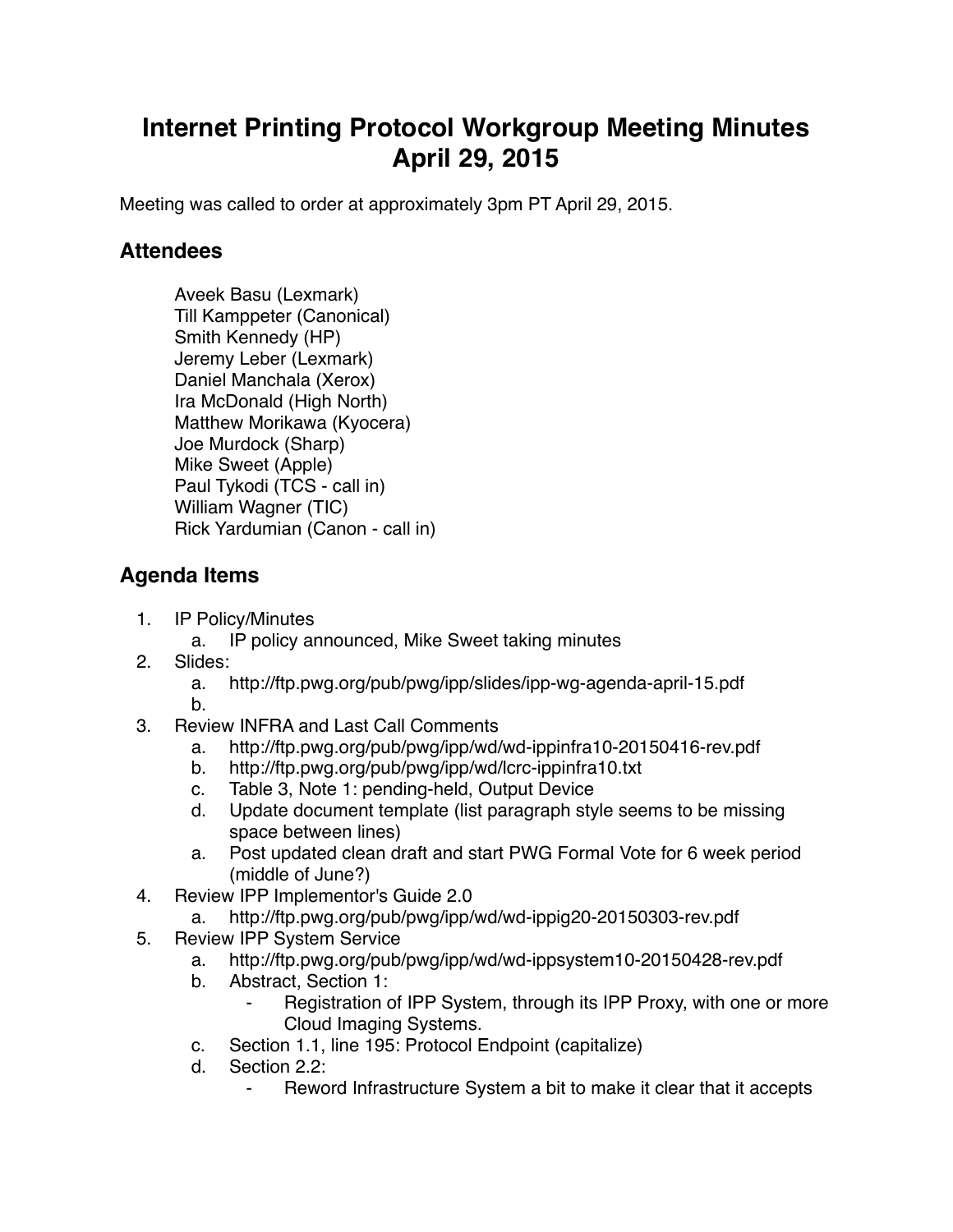requests/connections from Clients and Proxies, contains zero or more instances of an Infrastructure Printer

- Protocol Endpoint: Work with IDS and/or use IETF NEA definition? Must include Clients, Printers, Systems, etc.
- e. Section 3.4: out-of-scope for non-IPP cloud imaging systems
- f. Table 1, Note 4: Remove "Register-System"
- g. Lines 482-483: owner-uri and owner-vcard are single-valued.
- h. Table 3:
	- ⁃ Replace Cancel-Xxx-Subscriptions with Cancel-Subscription, reference RFC 3995
	- Replace Renew-Xxx-Subscriptions with Renew-Subscription, reference RFC 3995
	- Replace Get-System-Notifications with Get-Notifications, reference RFC 3996
- i. Resource Discussion:
	- Resources are managed by the System IDs are unique across all services of a system
	- ⁃ Persistence is decided by System
		- System-wide resources typically persisted for life of system
		- ⁃ Printer/service resources persist for life of printer/service
		- Job resource persist for life of job
	- ⁃ Residence (after restart) depends on use/implementation
		- Job resources retained for as long as document data Installation/use of resources through new operation ("Install-
		- Resource"?)
			- Firmware, software, fonts, etc.
	- No expiration/lease like in PWG Network Resource Service
		- Too much like DRM, still manual maintenance
		- Just cancel resource at the right time
		- Avoids resource race conditions
	- Resource categories:
		- ⁃ Static resources already supported in INFRA
		- Executable resources: focus on firmware and applications, but not code that runs as part of a job (ew!)
		- ⁃ Template resources: define what an IPP Job Ticket resource looks like, need to have a way to differentiate between Print and FaxOut and Scan job tickets
			- ⁃ IPP Job Ticket has a few select operation attributes (destination-uri, etc.) + Job Template attributes
			- ⁃ Looks like a Create-Job request?
			- ⁃ No document template attributes those can be inferred from Job Template as needed.
	- Resource Description attributes:
		- ⁃ resource-name (name)
		- ⁃ resource-info (text)
		- resource-string-version (text)
		- ⁃ resource-version (octetString)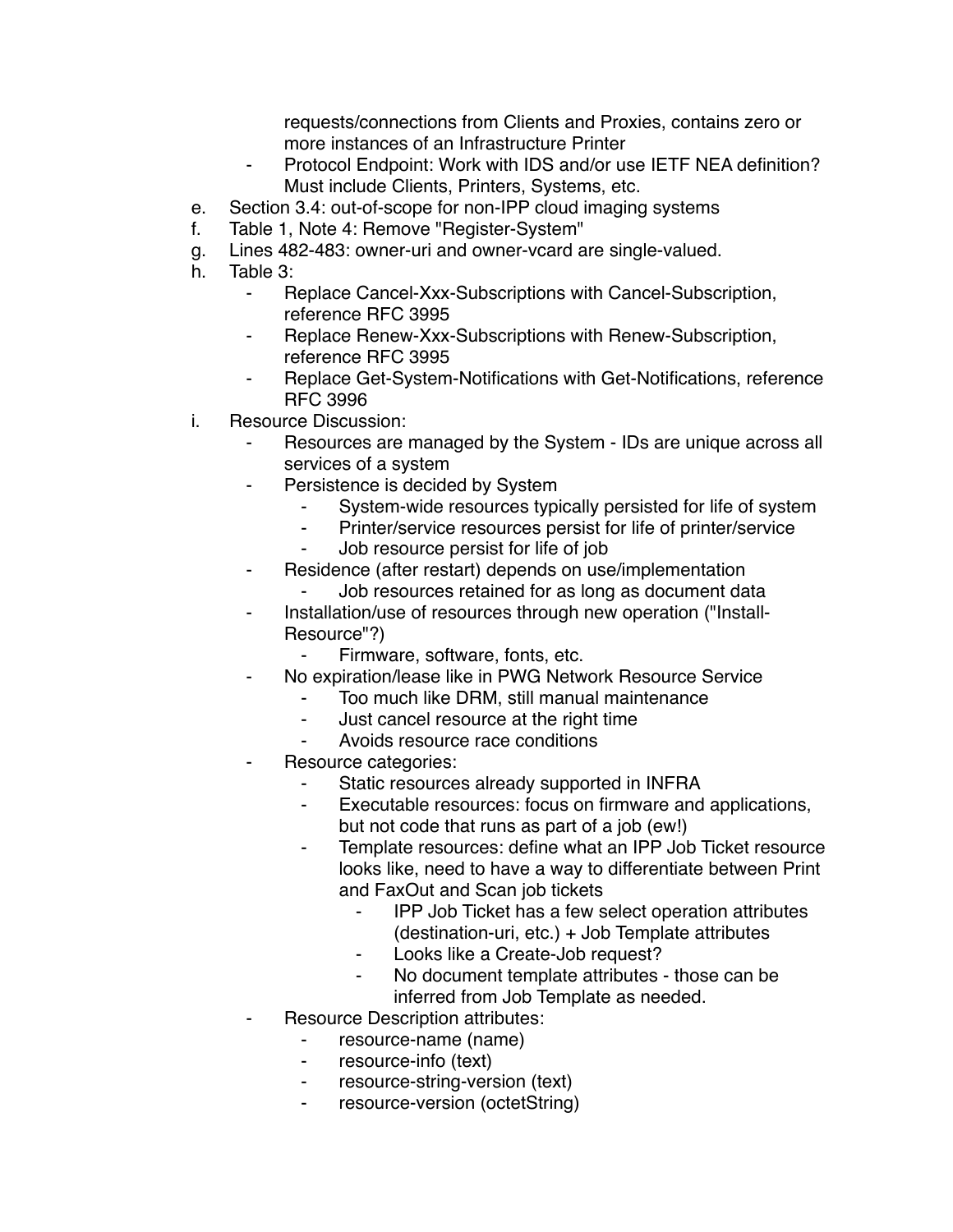- Resource Status attributes:
	- resource-id (integer(1:MAX))
	- resource-state (type1 enum): pending=3, ready=5, busy=6, canceled=7
		- no aborted or completed just use resource-statereasons
	- resource-state-reasons (1setOf type2 enum): none, others to be discussed
		- residence/installation status reported here
		- reason for cancel reported here
		- ⁃ reason for busy reported here
	- ⁃ resource-uuid (uri)
	- ⁃ resource-data-uri (uri)
	- ⁃ resource-format (mimeType)
	- ⁃ resource-k-octets (integer(0:MAX))
	- resource-originating-user-name (name)
	- resource-originating-user-uri (uri)
	- date-time-at-creation (dateTime)
	- date-time-at-canceled (dateTime)
	- ⁃ time-at-creation (integer)
	- ⁃ time-at-canceled (integer)
	- ⁃ resource-printer-uri (uri) for Printer and Job-scoped resources
	- resource-job-id (integer(1:MAX)) for Job-scoped resources
	- resource-hash/signature???
- **Extensions for Printers:** 
	- system-uri-supported (1setOf uri) Printer Description attribute pointing to System service
	- Get-Resources, Create-Resource, Send-Resource-Data, Cancel-Resource using printer-uri
	- Create-Job with resource-attributes-tag group, a la subscriptions
		- Response includes resource IDs
		- ⁃ Upload resource with Send-Resource-Data operation or reference existing resource-id to do a fast copy whose life is limited to the job
		- ⁃ No Cancel-Resource for jobs just cancel the job to do it
		- Send-Resource-Data before Send-Document/URI
	- job-resource-ids (1setOf integer(1:MAX)) Job Status attribute that lists the resource IDs associated with a Job.
		- Job resources persist with the Job/Document data
- j. Create-Printer
	- Drop printer-state and printer-is-accepting-jobs
		- ⁃ Initial state is stopped, "down" reason
		- ⁃ Initial printer-is-accepting-jobs is false.
		- ⁃ Requires Startup-Printer call to bring the service up, followed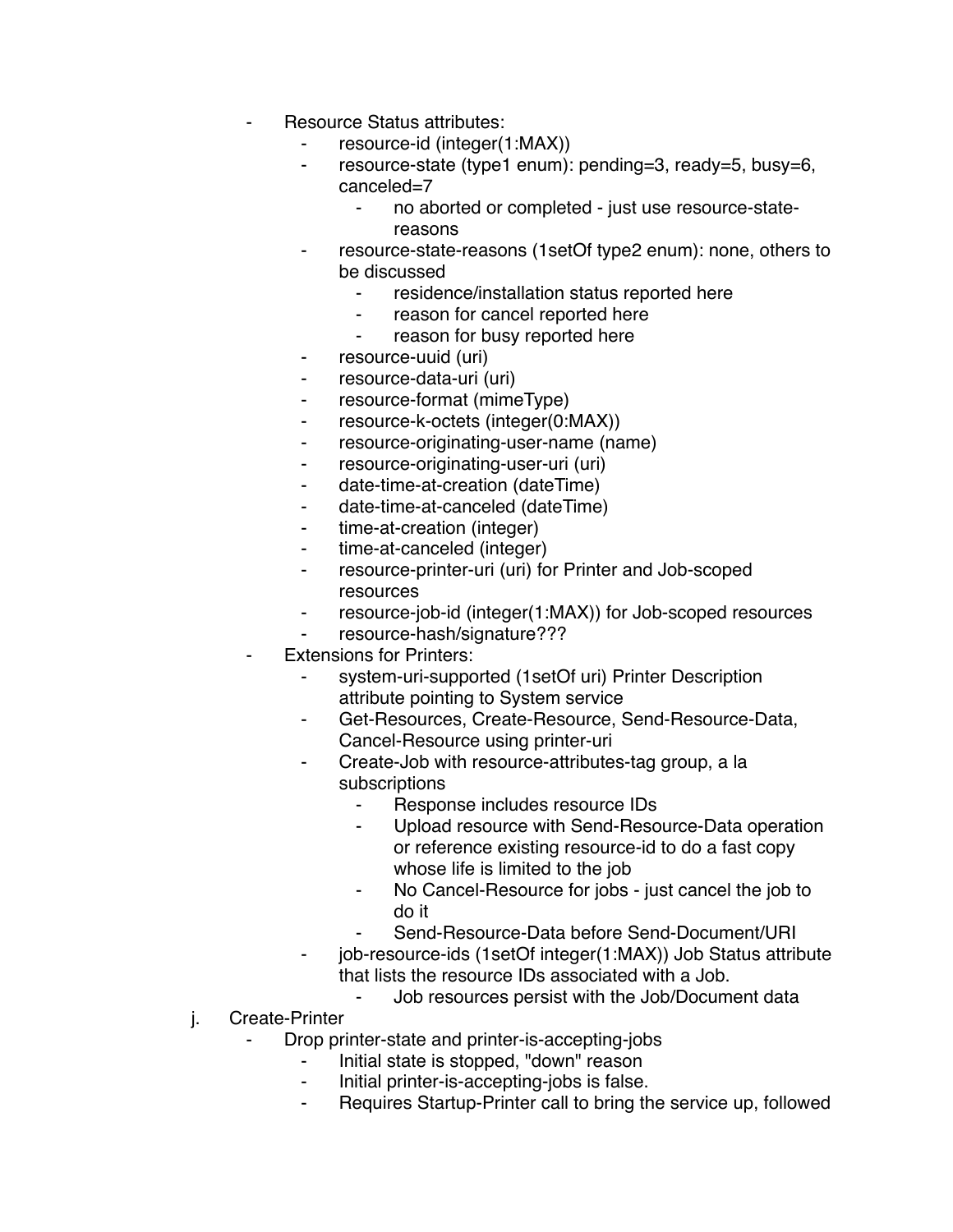by Enable-Printer to set printer-is-accepting-jobs to true

- How to provide resources?
	- ⁃ Create resource in system and reference them (resourcedata-uri)
	- PUT them after creating the service
- How to associate with subunits?
	- ⁃ Could use list of subunit types and IDs
	- ⁃ Semantic Model does not go into great detail
	- One of the envisioned uses is to create "copies" of a service with restricted capabilities, e.g. a service for guests that only allowed B&W printing
	- ⁃ Default (modulo extensions) is to create a Printer that is associated with all of the subunits applicable to the printerservice-type
- k. Get-Printers
	- Yes: printer-service-type, first-index, limit, printer-location, printergeo-location (proximity defined by uncertainty value in geo: URI),
	- No: my-printers (gets into authentication which will cause problems)
	- Change: printer-is-accepting-jobs, printer-state become whichprinters (type2 keyword)
		- ⁃ all
		- ⁃ idle
		- processing
		- ⁃ stopped
		- accepting (is-accepting=true, state=idle or processing)
		- not-accepting (is-accepting=false)
- l. Register-Output-Device (instead of Register-System)
	- Drop system attributes in request? Continue discussion later
	- Put static resource attributes in the printer groups of the response
- m. Create-Resource
	- Good, add type and category attributes to Resource Description attributes
- n. Send?-Resource
	- ⁃ Send-Resource-Data
	- Agreement on not supporting replacement of resource data
- o. Stopped before section 6
- 6. Review IPP Everywhere Printer Self-Certification Manual
	- a. http://ftp.pwg.org/pub/pwg/ipp/wd/wd-ippeveselfcert10-20150415-rev.pdf
	- b. Submission form:
		- Call out optional fields
	- c. Printer list page:
		- Add reference to CUPS/print servers/Linux Distributions
	- d. Q: How to handle print servers?
		- A: Probably ok for hardware NAS/print server boxes, let's just list CUPS/Linux as a common solution for older printers
			- Look in future to providing specific guidance here
- 7. Review IETF IPP/1.1 RFCs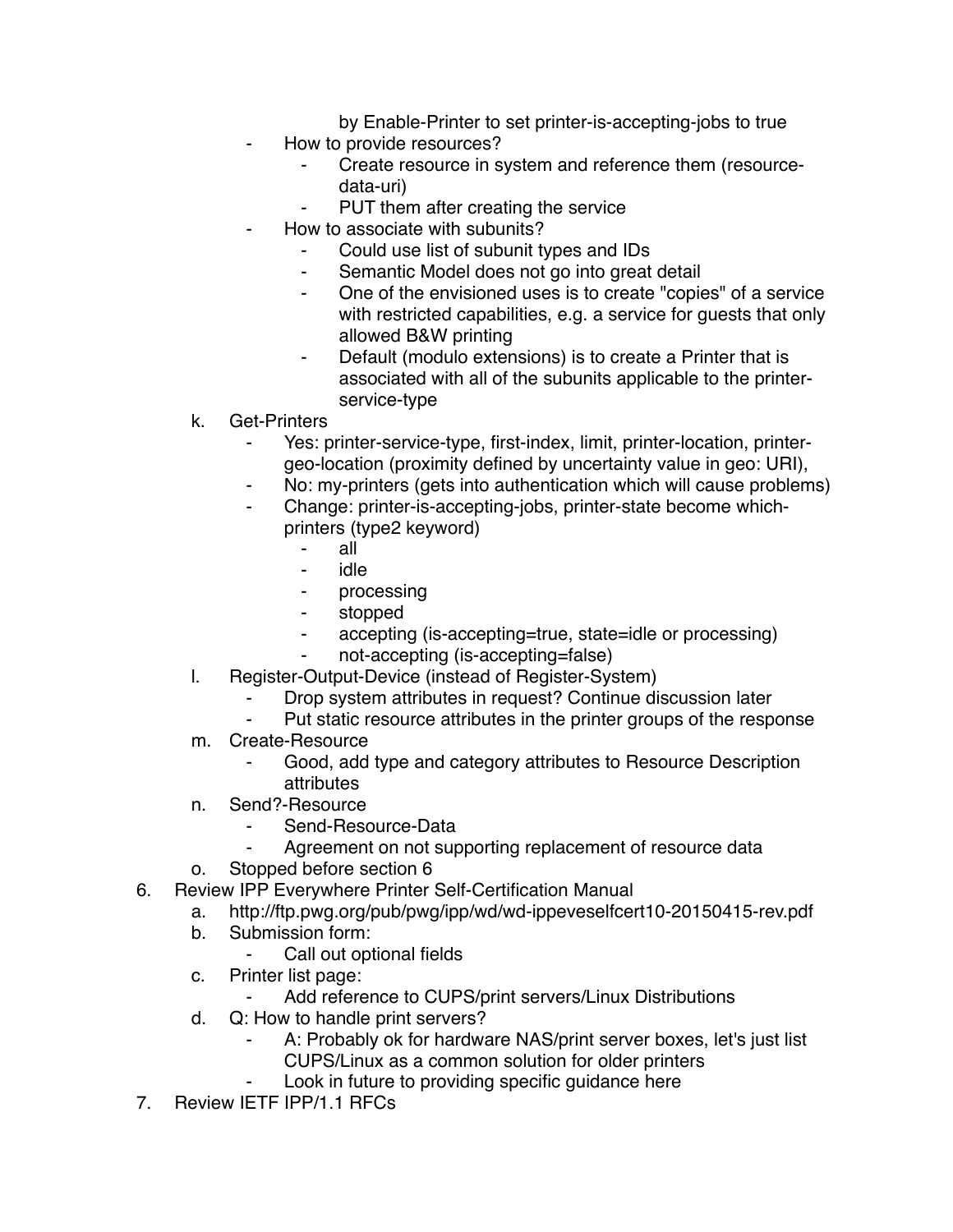- a. http://tools.ietf.org/html/draft-sweet-rfc2910bis
	- Beginning of tags section, add reference to IANA registry for complete list of registered tags
	- ⁃ Global: HTTP1.1 -> HTTP/1.1
	- ⁃ Digest: SHOULD for Client supporting Digest
	- Section 8.1.2, add [RFC2911bis] reference here
	- application/ipp registration template: add note that this MIME media type has already been registered, just update the reference
	- Add main body section (last before references) listing changes from RFC 2910
- b. http://tools.ietf.org/html/draft-sweet-rfc2911bis
	- Select Appending B.1 (conformance terminology)
	- ⁃ Section 4.2.9 (Purge-Jobs):
		- This deprecated operation...
		- Add a note of why it is deprecated
	- Section 4.3.1/2: check for "existing multi-document job" and fix
	- Section 5.1.2: fix RFC 1766 -> 5646
	- Section 5.1.8: fix RFC 1766 -> 5646
	- Section 5.4.3: Remove ssl3, add ssl3 (obsolete) to registration
	- ⁃ Update date-at-xxx to SHOULD
	- Section 5.4.15: Change 0x8FFF to 0x7FFF
	- ⁃ Section 5.4.27: Add space before RFC2316 reference
	- Global: Check references so they are title/name instead of RFC nnnn
	- ⁃ Restart-Job: deprecated
	- Section 6.2.2: Restart-Job: SHOULD NOT
	- ⁃ Section 6.2.4 (Versions): Drop "at the time" and 1.0 stuff.
	- ⁃ Section 6.2.5: Drop IETF from standards-track
	- Talk a bit about type3
	- Media names: point to MSN2
- 8. Review IEEE IPP 2.0, 2.1, and 2.2
	- a. http://ftp.pwg.org/pub/pwg/ipp/wd/wd-ipp20-20150417-rev.pdf
	- b. Deferred to next IPP concall
- 9. Proposal: Adopt IPP 3D Printing Extensions
	- a. Defer based on BOF discussions, we need to change the scope of the work and extensions
	- b. Schedule conference call for June (on 3d-printing@pwg.org mailing list)
	- c. Work with Anne Price to do outreach for participation
- 10. Proposal: Accounting Attributes
	- a. Accept, review and approve in IPP WG concall
	- b. Change pages-col-completed -> pages-completed-col
	- c. Action: Mike to post accounting attributes registration template to IPP list

## **Next Steps / Open Actions**

• Next conference calls May 11 and June 8, 2015 at 3pm ET